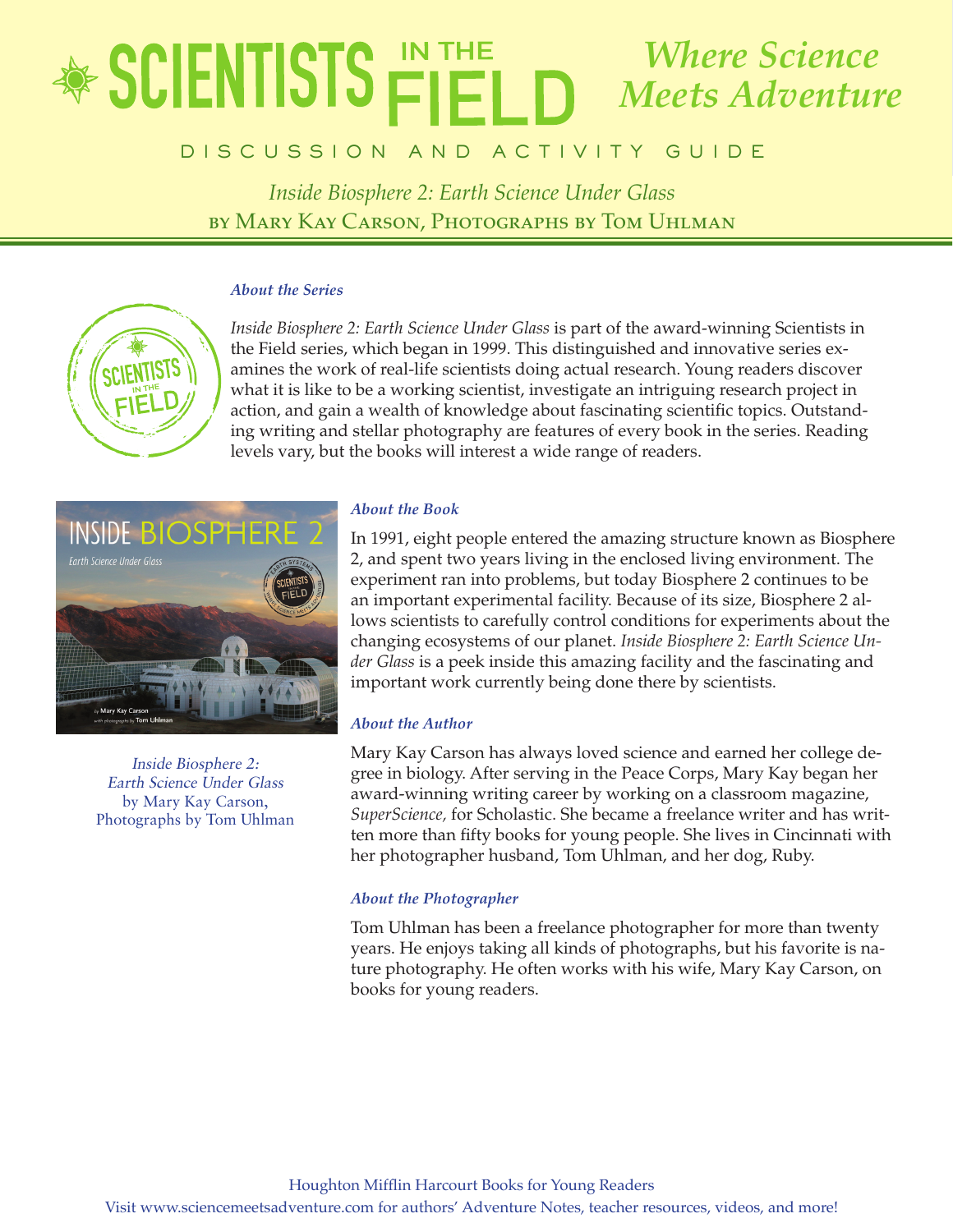## *Pre-Reading Activity*

Form groups of four or five students. Each group is about to board a ship or space station or land on a deserted island for two years. Each group may bring anything (except transportation out of this place). Once your group arrives, you have ONLY those items you selected to bring. Nothing new may be added. Have each group member independently select items to bring. Once everyone has a list, discuss the lists within your group and create a master group list. Bring the whole class together. Discuss what should be done to prevent boredom. What would a daily or weekly or monthly routine look like? Create a whole class list and then begin reading *Inside Biosphere 2: Earth Science Under Glass*!

Lead a discussion about adding a pet to the class (this can be hypothetical) or setting up a terrarium or starting a garden. What materials and what preparation must be in place before beginning? Make sequential lists and save them for one of the activities below.

Think about projects you have done at home or school or in a club. What steps were involved in completing the project successfully or what steps would you have taken to improve the project (or both)?

### *Discussion Questions*

Every day we use the restroom, throw things in the trash, and consume resources. Where does this waste go? How much waste does one person produce in a single year? How is our waste material handled by our community? What happens when we run out of fossil fuel? Is this likely to happen soon?

Habitat loss is a primary cause of many wild animals being threatened with extinction. Should we be planning more biospheres? Should we be doing more research on how to build artificial habitats?

Let's say that we decide to plant more maple trees in our neighborhood or add more sand to our beaches. Does it matter where these trees are grown? Does it matter where the trees or the sand comes from? When we add fish or other animals to our ponds, does it matter what kind? If we decide that we need more

milkweed in our community, say, for our monarch butterflies, does it matter where the milkweed is grown?

How do you respond when things do NOT go according to plan? Talk about specific instances and discuss your reaction. Then brainstorm other possible reactions with the class.

Have you ever experienced cabin fever or claustrophobia?

Pick a plant, such as an apple tree. What does this tree require aside from sun, water, and soil to allow it to produce apples? What is the difference, aside from the fruit, between a tree like an apple tree and a tree found in a forest wilderness?

Review what we mean when we speak of ecosystems, habitats, and sustainability. Many times when we think of designing a habitat, we do not think of creatures like mosquitoes, poison ivy, flies, ants, and other so-called pests or invasive species. What place do these organisms have in a habitat? Would it be possible or desirable to remove an organism from the face of the earth? Is that also true for organisms we regard as pests like mosquitoes?

Think about your favorite foods, flowers, wild animals, rocks, or landforms or places to visit. What foods, plants, animals, etc., would you want to insure never become extinct? Is that possible? Excluding the possibility of some extraterrestrial or unique natural disaster, what steps should we take to preserve these things and the habitats that sustain them?

Think about something you enjoy doing. Now think about sacrifices you would be willing to make in order to keep doing this activity. How much are we willing to sacrifice in order to do a job we enjoy? When does the price of the sacrifice force us to move to other activities? Now change the terminology from "something you enjoy doing" to "something that must be done." Is there still a point in which the sacrifices are just too much?

How persistent are you when it comes to investigat-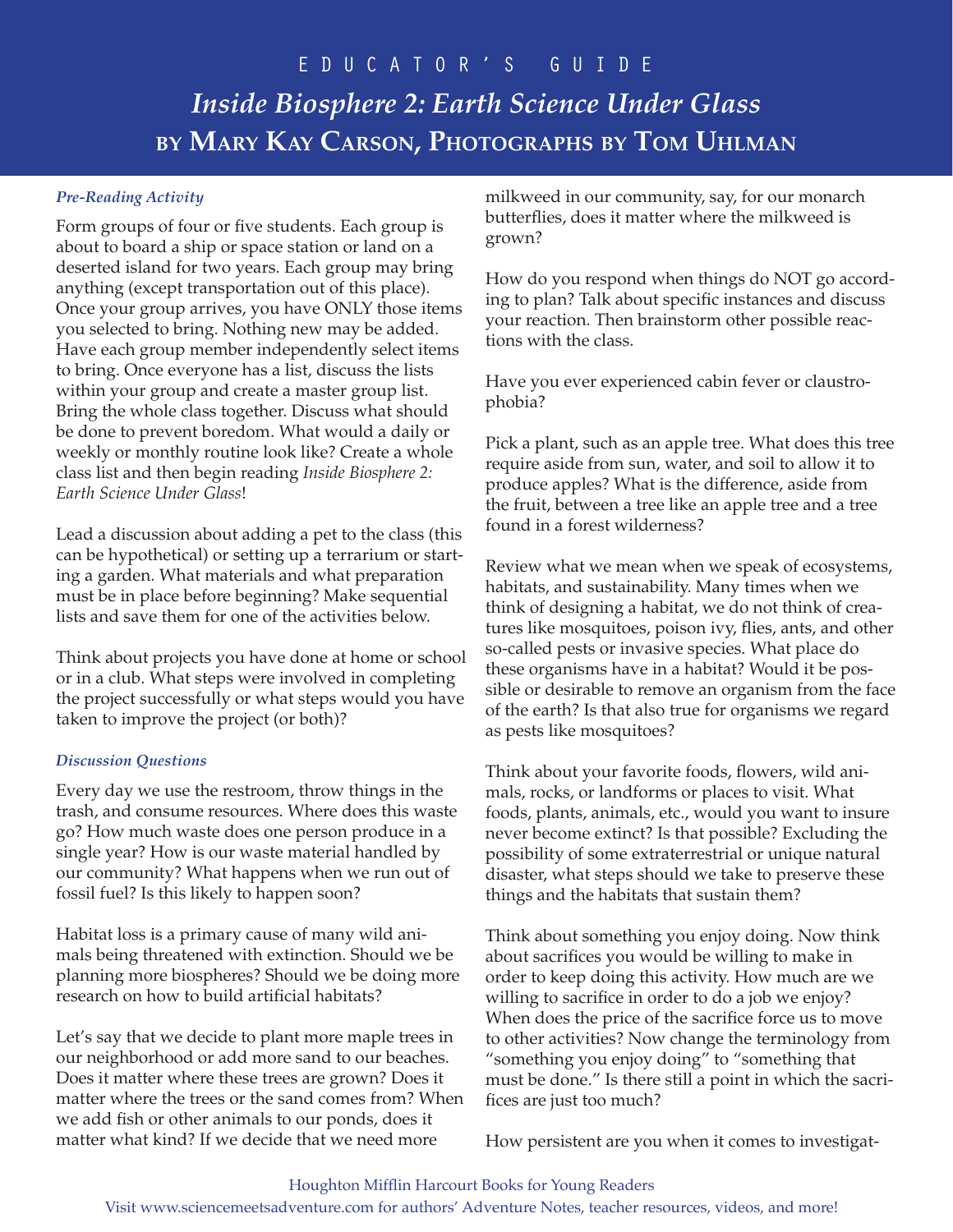ing challenging problems? What sorts of problems will you pursue for longer periods of time? What sorts of problems do you have little or no patience for solving?

If you were to spend two years with only eight people, what skills, knowledge, and character traits would you seek in your companions? Remember that not only will these be the only people with whom you can communicate (no Internet or phones), but these are the people who will cook, clean, fix things, solve problems, and more.

## *Applying and Extending Our Knowledge*

On page 11 and 12 we read, *"The biosphere is our planet's living layer. It's where air, sunlight, water, and soil interact to support life in its millions of forms."* The text speaks of Earth being a closed system surrounded by cold, dark space. Keep in mind this quote from page 18, *"Was the two-year mission a failure? Not if it was an experiment and the goal was new knowledge."*

- Design a closed system. Use the list saved from the pre-reading activity if it helps. Work with your school's librarian to evaluate your plan.
- If your classroom has access to plastic terrariums, see if you can design a terrarium that keeps a plant (or plants) alive for the entire semester with no human intervention after the initial construction. Assign terrariums to groups of students (no more than four students to a group, if possible). Make sure to use plants that are easily obtained, free, and not threatened, because it is likely that the plants will die. Groups should have a written plan for why they believe their terrarium will support life BEFORE setting up the terrarium.
- At the end of the term, assess what is or is not working and redesign, adjust, or do nothing as the status of the terrarium dictates.
- Would it be possible to add a self-sustaining insect or bug population to the mix? Again, once the animals are added, humans may not intervene unless all admit that the design is a failure. Evaluate the progress regularly.
- Try creating a closed system with a water habitat, if you have access to aquariums. Once again, work in

your library to plan your self-sustaining aquarium. Groups should have a written plan for why their aquarium will function without intervention BE-FORE setting up the aquarium.

On page 19 and throughout the book, there are pictures of Biosphere 2. Examine the images of this place carefully.

- Compare the architecture of Biosphere 2 with the architecture in your neighborhood. What is the same? What is different? Most of the windows closer to the ground are rectangular and many of the windows above the rectangular windows are triangles joined to form rhombuses. Several of the roof areas are rounded and several structures have a dome feel to them. Remember that the buildings sit on a flat stainless steel "cookie sheet." The goal of building this project was to produce something that would last for at least one hundred years. What is the function of these shapes and this design? Why so many triangular shapes?
- Using blocks or Legos or cards or other items, have contests for building the sturdiest structure capable of supporting a variety of different weights.
- If we accept the fact that this structure is designed to last a long time, why do we not see more public housing or buildings constructed in a similar fashion? Is the reason primarily financial? Invite an architect and a structural engineer to discuss the pros and cons of the Biosphere 2 design relevant to public buildings and residential housing.
- Design a dome house in the Biosphere 2 style. Research some of the work Buckminster Fuller did with geodesic domes. Make these houses as attractive as possible. Then collect pictures of other architectural home styles that are the same size. Try to find houses that are pleasing to look at. Poll students or other people in your community about which of the houses would be their first choice. Do not suggest any preferences when polling. Present your findings to the class. Assuming that your dome house does not receive an overwhelming number of votes, how would you plan to make these houses more popular? Design a marketing campaign to improve the perception of dome houses.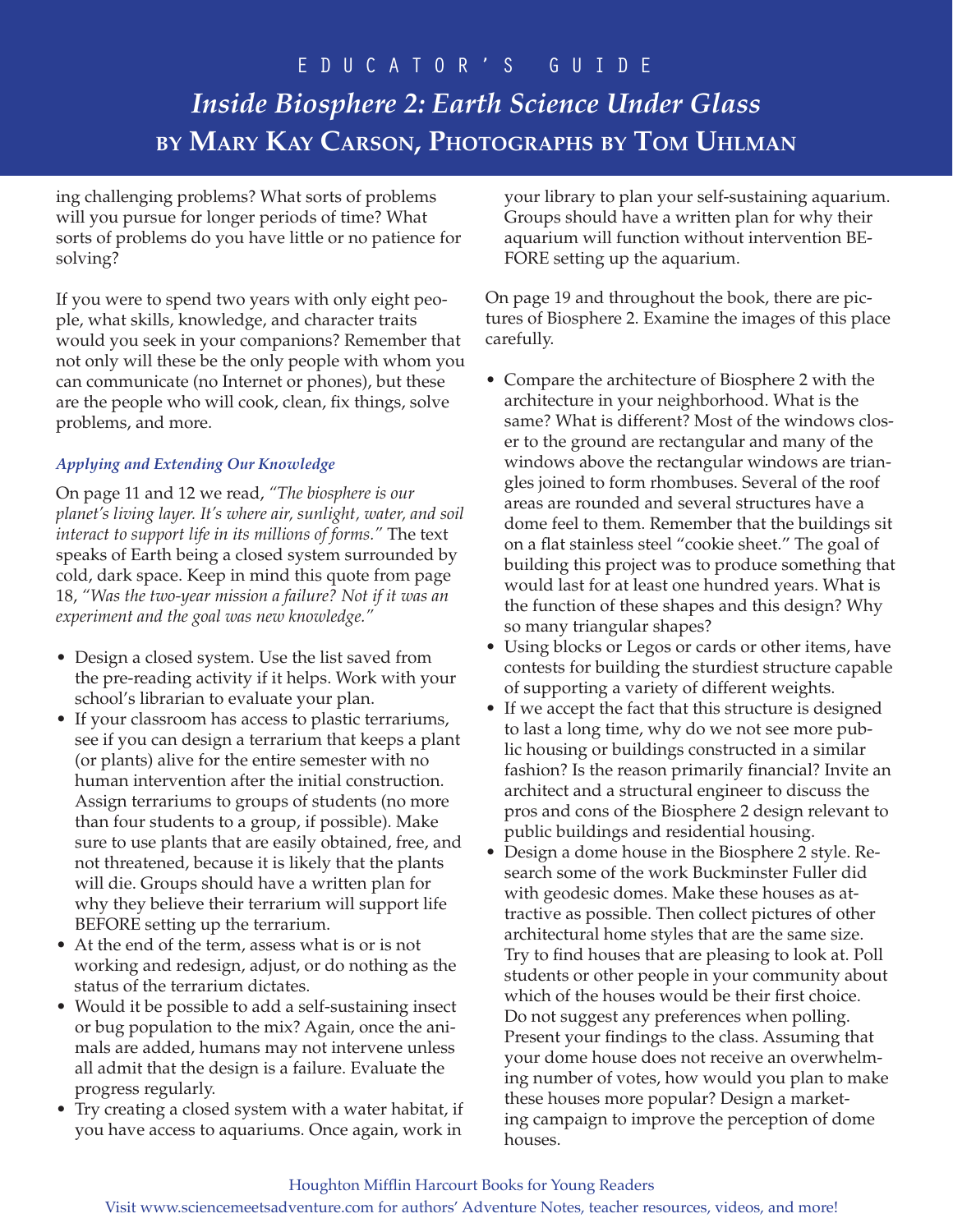#### Common Core Connections

#### CCSS.ELA-Literacy.RST.6-8.3

Follow precisely a multistep procedure when carrying out experiments, taking measurements, or performing technical tasks. CCSS.ELA-Literacy.W.7.7 Conduct short research projects to answer a question, drawing on

several sources.

CCSS.ELA-Literacy.W.7.2.b

Develop the topic with relevant facts, definitions, concrete details, quotations, or other information and examples.

CCSS.ELA-Literacy.W.7.1.b

Support claim(s) with logical reasoning and relevant evidence, using accurate, credible sources and demonstrating an understanding of the topic or text.

CCSS.ELA-Literacy.W.7.2.d

Use precise language and domain-specific vocabulary to inform about or explain the topic or text.

In chapter two we learn about the work of Joost van Haren. On page 21, he is inspecting a leaf bag measuring the gas exchange during the photosynthesis process of the tree he is viewing.

- Prepare an online presentation explaining to younger students what photosynthesis is and how it works.
- We see in the caption on page 22 that the branch bags are made out of clear Mylar and that they are airtight. If the branch bag is sealed and is airtight, how does it allow the leaves to exchange gases? Prepare a diagram showing how the various pumps, fans, and tubing prevent the branch bags from killing all the leaves on that part of the tree.
- Find a hardy houseplant and seal one of its branches and all of its leaves in Mylar. Make sure it is as airtight as possible. Observe the plant over time and record what happens.
- Make a rain gauge and use it to measure the rain in your neighborhood. Share your rain gauge with younger students. Chart the amounts of rain you collect over time. Compare the rainfall you record with the amount of rain reported by different weather stations online. Why are there differences, if any?

#### *Common Core Connections*

CCSS.ELA-Literacy.W.7.1

Write arguments to support claims with clear reasons and relevant evidence.

#### CCSS.ELA-Literacy.W.7.1.b

Support claim(s) with logical reasoning and relevant evidence, using accurate, credible sources and demonstrating an understanding of the topic or text.

#### CCSS.ELA-Literacy.RST.6-8.3

Follow precisely a multistep procedure when carrying out experiments, taking measurements, or performing technical tasks.

#### CCSS.ELA-Literacy.RH.6-8.7

Integrate visual information (e.g., in charts, graphs, photographs, videos, or maps) with other information in print and digital texts.

Biosphere 2 was an attempt to create a self-sustaining environment in which resources were used effectively with little in the way of waste. One of the challenges was to deal with the increasing amount of carbon dioxide by carefully studying how leaves converted it to oxygen. In this country we produce a tremendous amount of garbage and other items that cause problems. Some waste is treated, cleaned, and returned for our use and consumption. Other waste products take a much longer period of time to decompose. If we have a closed system here on planet Earth, what happens to all of our rubbish?

- Keep a weekly trash log for a location in your neighborhood. Keep notes, drawings, and pictures documenting the type of trash, the amount, and other pertinent details (such as smell).
- Use your library to research how long it takes the various types of trash to decompose.
- Currently, there are differences between how the scientific community and the population as a whole perceive global warming. Is there a consensus in the scientific community concerning the cause of global warming? What do polls suggest that the average person believes the cause(s) to be?
- The previous activity suggests that scientists have not been effective in conveying their position on global warming. Is presenting the consensus of scientific research important? What should scientists do to be more effective in presenting the results of their research? Prepare an ad campaign to display in your school, either on bulletin boards or online, that shares the current position from the scientific community on global warming and what this may mean to the research being conducted inside Biosphere 2.

#### Houghton Mifflin Harcourt Books for Young Readers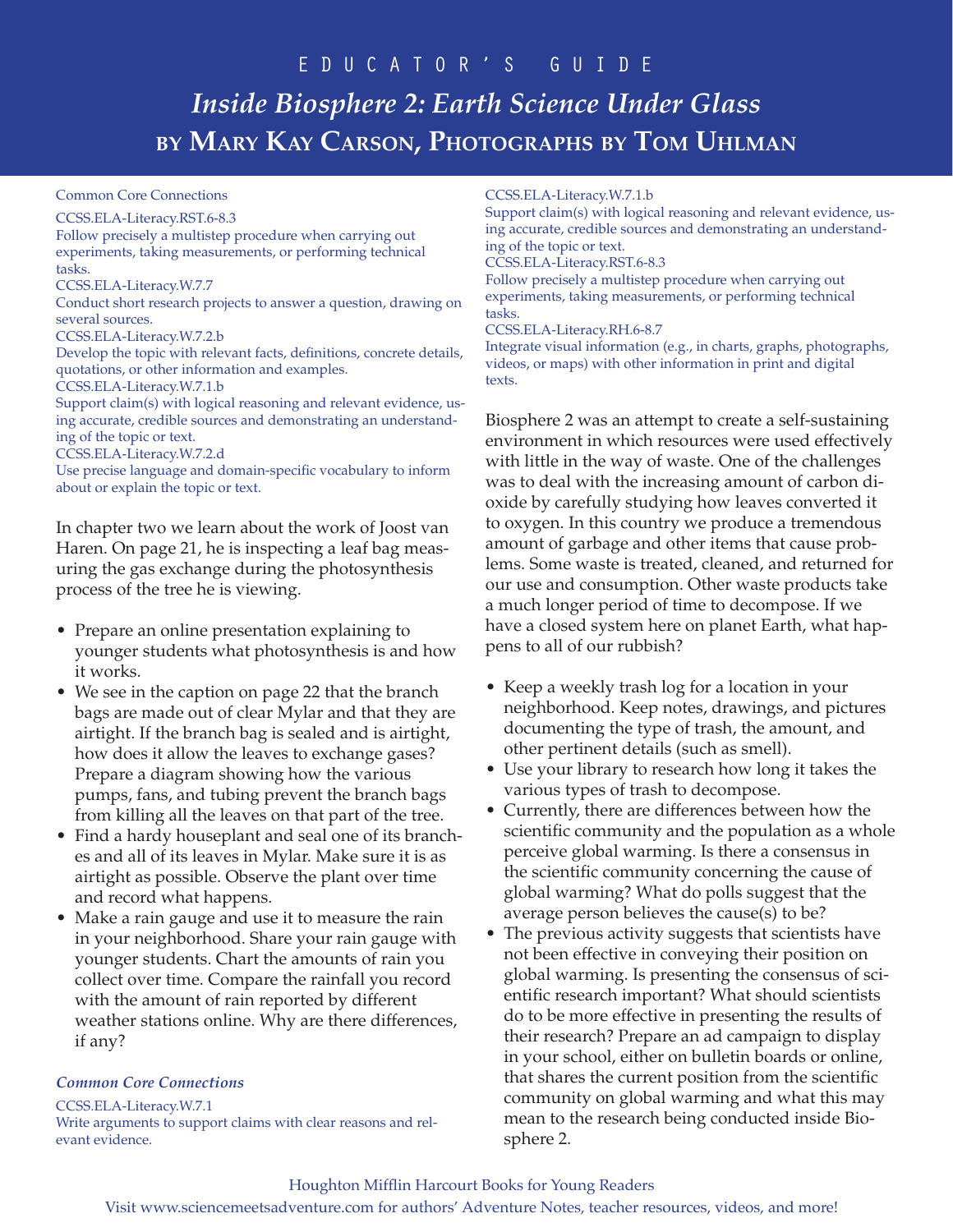#### *Common Core Connections*

#### CCSS.ELA-Literacy.W.7.7

Conduct short research projects to answer a question, drawing on several sources and generating additional related, focused questions for further research and investigation. CCSS.ELA-Literacy.WHST.6-8.2 Write informative/explanatory texts, including the narration of historical events, scientific procedures/ experiments, or technical processes. CCSS.ELA-Literacy.W.7.1 Write arguments to support claims with clear reasons and relevant evidence. CCSS.ELA-Literacy.W.7.1.b Support claim(s) with logical reasoning and relevant evidence, using accurate, credible sources and demonstrating an understanding of the topic or text. CCSS.ELA-Literacy.RH.6-8.7 Integrate visual information (e.g., in charts, graphs, photographs, videos, or maps) with other information in print and digital texts. CCSS. ELA-Literacy.RI.6.7. Integrate information presented in different media or formats (e.g., visually, quantitatively) as well as in words to develop a coherent understanding of a topic or issue.

On page 29 we read about VOCs. The letters stand for volatile organic compounds. On the next page we read, *"VOCs are unstable chemicals that readily vaporize into the air and react with other gases."* The passage goes on to explain that these compounds are associated with things like paint, glue, and cleaners. Plants also produce these, and they produce them in greater quantities when the plants are stressed.

- Prepare a poster or an online presentation explaining in more detail what VOCs are and how they are formed.
- How are VOCs measured in the rainforest? How do they function as a predictor of draught levels?

#### *Common Core Connections*

#### CCSS.ELA-Literacy.RH.6-8.7

Integrate visual information (e.g., in charts, graphs, photographs, videos, or maps) with other information in print and digital texts.

CCSS.ELA-Literacy. RI.6.7. Integrate information presented in different media or formats (e.g., visually, quantitatively) as well as in words to develop a coherent understanding of a topic or issue.

Biosphere 2 had enormous plans to create a multitude of habitats, not the least of which was the plan to recreate a tropical coral reef. They imported sand, they had hundreds of milk trucks delivering salt water, they built a wave machine, and more. All of this was done in the hopes of learning how to sustain a reef habitat. Yet failure after failure visited this part of the project. From page 33, *"Trouble began back in the time of the original biospherians, who soon learned that an interconnected ocean ecosystem isn't an easy thing to recreate."*

- Put water in a pan and create as many different types of waves as possible. Remember that ocean waves come primarily from wind moving across water, but they may also be created by geological disturbances and tides. Can you simulate all these different types of waves?
- Find a tide chart for the Gulf of California. Make a model or produce a poster explaining what tides are and how they work. What would you need to do to your wave machine to mimic tides?
- One of the things that Rafe Sagarin learns is that it is impossible to disconnect the desert environment from the Gulf's ocean environment. Work in groups and brainstorm various theories that explain the connection between the ocean environment and the desert environment.
- Rafe looks at collections and data about the Gulf from earlier times. He looks at, among other things, the sizes of animals long ago and the sizes of those same species now. Look through old yearbooks or newspaper articles and find as many pictures as possible of the same spot on your campus for as many years as possible. Create a movie or a flipbook documenting the changes in your own school backyard. Encourage students to do this same thing with their own homes or other places for which they have a connection.
- One disturbing finding from research at Biosphere 2 is that the ocean is becoming more acidic. Have students explain the chemistry behind how this may happen.

#### *Common Core Connections*

CCSS.ELA-Literacy. RI.6.7. Integrate information presented in different media or formats (e.g., visually, quantitatively) as well as in words to develop a coherent understanding of a topic or issue.

CCSS.ELA-Literacy.RST.6-8.3 Follow precisely a multistep procedure when carrying out

#### Houghton Mifflin Harcourt Books for Young Readers

Visit www.sciencemeetsadventure.com for authors' Adventure Notes, teacher resources, videos, and more!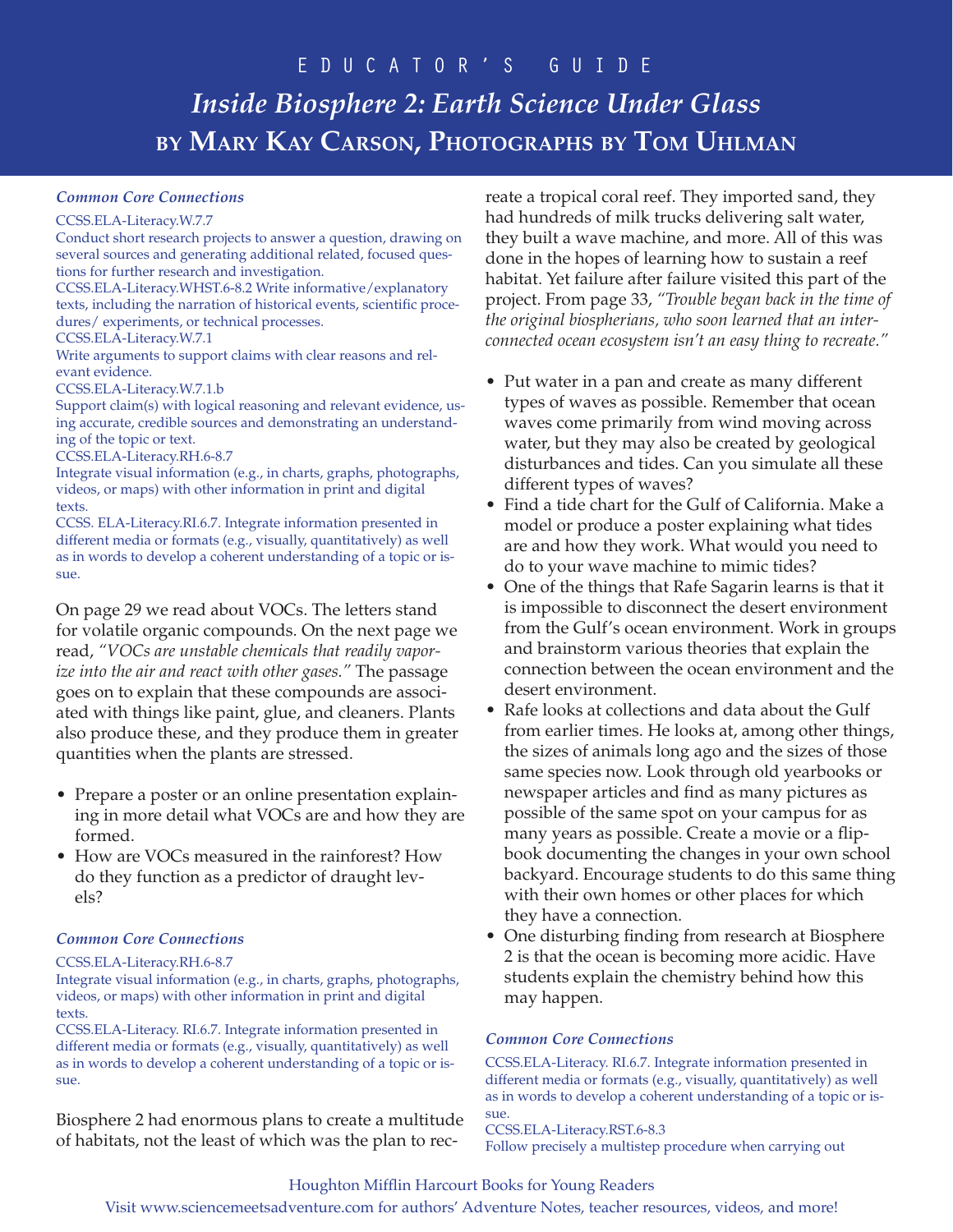experiments, taking measurements, or performing technical tasks.

CCSS.ELA-Literacy.RH.6-8.7

Integrate visual information (e.g., in charts, graphs, photographs, videos, or maps) with other information in print and digital texts.

CCSS.ELA-Literacy.W.7.7

Conduct short research projects to answer a question, drawing on several sources.

CCSS.ELA-Literacy.W.7.2.b

Develop the topic with relevant facts, definitions, concrete details, quotations, or other information and examples.

On page 46 we read, *"This knowledge is desperately needed right now. Soil erosion from farming, roads, and expanding cities is on the rise across the globe. Every year more fertile soil, the kind that crops can grow in, ends up in rivers and oceans. Yet scientists don't know how long it takes rock to become new, life-sustaining soil for farms, orchards, and healthy ecosystems."* What Luke Pangle is attempting to learn, among other things, is what happens to rain when it falls on a hill. Where does it all go? What happens to melting snow? The Landscape Evolution Observatory (LEO) was built to help measure, record, and provide solid data for testing theories about water and soil.

- Get several identical trays and fill them with dry soil. At one end, build up the soil so that it forms a hill. Make sure that all the hills in each tray are the same size. Pour the same amount of water on top of each hill at different rates of flow. Record what happens. How long does it take the soil to dry out? Repeat with different amounts of water.
- Repeat the experiment above but change the shapes of the hills or add rocks or objects. Plant some plants and try again when the plants have established roots and started to grow.

*"There is no time to waste,"* says Nate (page 62). *"Climate change is here."*

• The typical response from many in the face of a quote like this is to assume that the change required applies more to other people than it does to us. Describe in a piece of writing what you could do personally to combat climate change. Include examples of changes you have already made, are

beginning to make, or would like to make.

- How do people change long-standing traditions and habits? How would we begin to change the behavior of a state or nation? What steps would we need to take to, say, convince people to stop using air conditioning? How would you go about convincing people to use public transportation or to stop using gas engines?
- Present an online report showing what causes global warming in simple enough terms that younger students are able to understand. Make a list of as many contributing factors to global warming that your class or group can think of. Include on this list the challenges for eliminating or greatly reducing each item's contribution to global warming. What are the impediments for eliminating or reducing each item? Prepare a persuasive essay to deliver to Congress or the Senate that has the best chance of gaining political momentum that creates political and social change.
- Many readers in the United States are a long way from drought affecting the West and may feel no sense of urgency in changing behaviors. It may be easy to suggest changes for other states or other groups of people far away from us, but what changes in behavior do we need to make? What changes should our schools and communities adopt to reduce carbon dioxide, waste less, or use resources more efficiently? List your ideas and supply a brief annotation that explains each list entry.
- Smart cities are beginning to manipulate technology to use energy more efficiently. Research work being done to make your school, neighborhood, city, or state greener. Present a few of the more interesting findings.

### *Common Core Connections*

CCSS.ELA-Literacy.RST.6-8.3 Follow precisely a multistep procedure when carrying out experiments, taking measurements, or performing technical tasks. CCSS.ELA-Literacy.WHST.6-8.2 Write informative/explanatory texts, including the narration of historical events, scientific procedures/ experiments, or technical processes. CCSS.ELA-Literacy.W.7.1 Write arguments to support claims with clear reasons and relevant evidence.

CCSS.ELA-Literacy.W.7.2.b